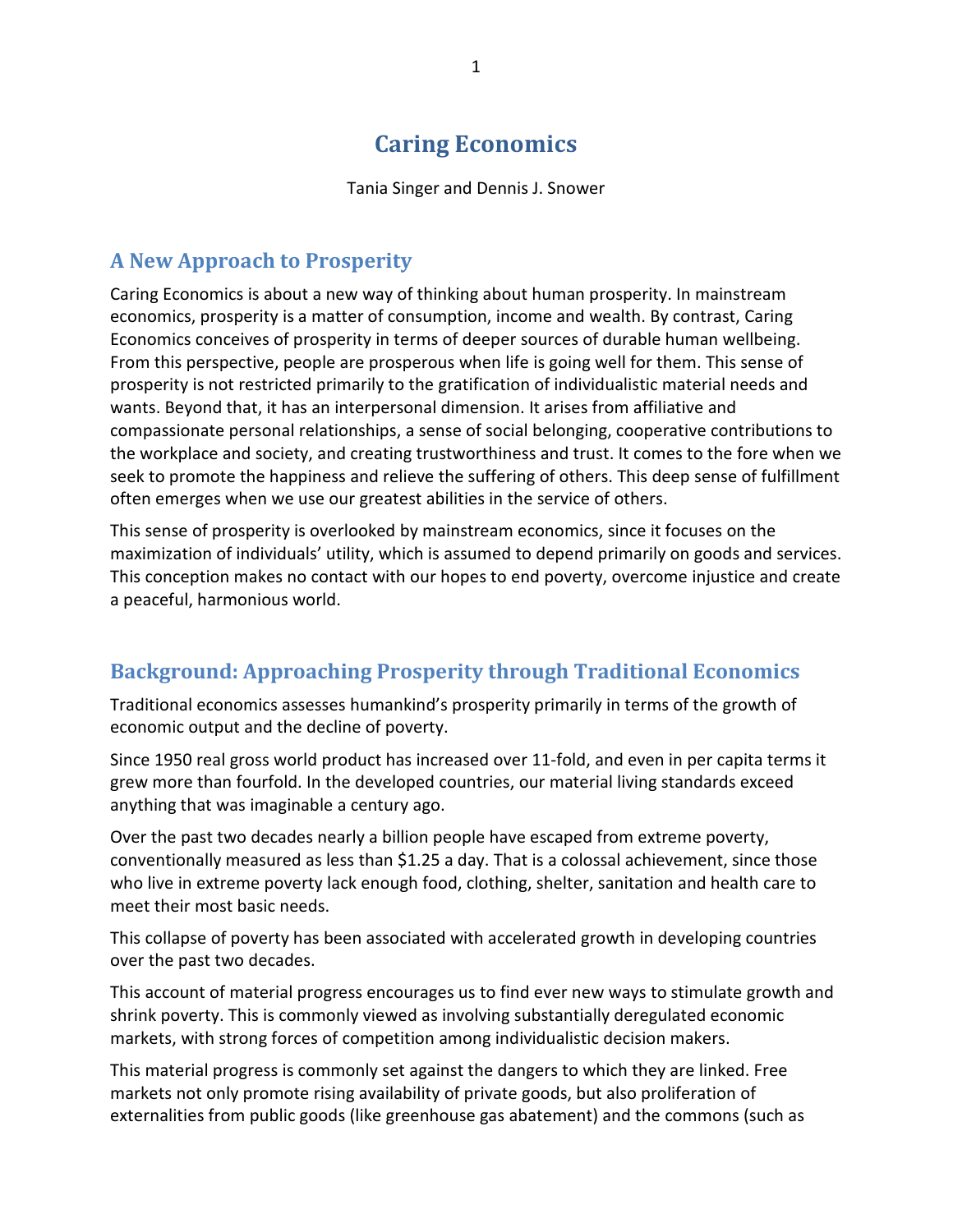ocean fish stocks). The reason is simple: Free markets compensate people adequately for the costs and benefits associated with private goods, but not those associated with public goods and the commons. The resulting market failures generate many of our growing global problems – ranging from climate change to resource depletion, from pollution to biodiversity loss, from energy security to food security, from banking crises to sovereign debt crises, and much more.

Looking towards the future, the global risks are likely to escalate. The world's population is expected to grow by another 2-3 billion people in the next 50 years, and the average income per person is expected to rise fourfold, mainly in the developing countries. The number of middleclass consumers is expected to increase by 3 billion by 2030. If these new consumers copy Western lifestyles, then the resulting worldwide economic activity may lead to irreversible environmental damage and threaten the earth's capacity to meet our food, water, energy and resource demands.

The awareness of global risks widens our conception of success by considering not only current affluence, but the sustainability of this affluence.

Furthermore, it is well-known that free markets have no way of ensuring that income and wealth is distributed equitably. Perhaps this will be known as the Age of Inequality. The inequalities come in many guises: the widening gulf between the world's richest and poorest countries, the even more rapidly widening gulf between the richest and poorest inhabitants within countries, intergenerational inequities as exemplified in Europe's protected pensioners and unemployed youth, and so on.

Many developed and emerging countries have achieved impressive success in terms of aggregate wealth accumulation, but have failed to distribute this wealth to those whose wellbeing could benefit most from it. In the United States, for example, the median earnings of full-time male workers peaked in 1973 and have declined slightly since then. Per capita American GDP, in real terms, grew by over 90 percent in this period. The bottom half the American population did not participate in this growth at all; all of this growth went to the rich Americans. For example, the net worth of the wealthiest 1 percent of American households exceeds that of the bottom 90 percent.<sup>1</sup> In China and other emerging economies, inequalities of income and wealth have widened dramatically over the past two decades.

Interestingly enough, in many of these countries – such as the United States and China – the rising inequalities have not led to any appreciable social conflict, largely on account of what may be called "the dream of widespread opportunity." In the United States this is known as "the American Dream," according to which anybody is can achieve anything, provided one is willing to exert the requisite effort and inspiration. The American Dream presupposes that the United States is a land of equal opportunity. Poor, unprivileged people are meant to have the same chances of economic success as rich, privileged ones.

There is nothing inconsequential about this dream. When much of a society dreams it, it produces a significant double dividend: it motivates people to be productive and it reduces social tensions from positional competition. If everyone has the same chances of success, then poor people have the same incentive to work hard as rich people, which leads to outcomes that reinforce the dream. While it is human nature to seek status, the dream ensures that positional

 $<sup>1</sup>$  Prante and Robyn (2010).</sup>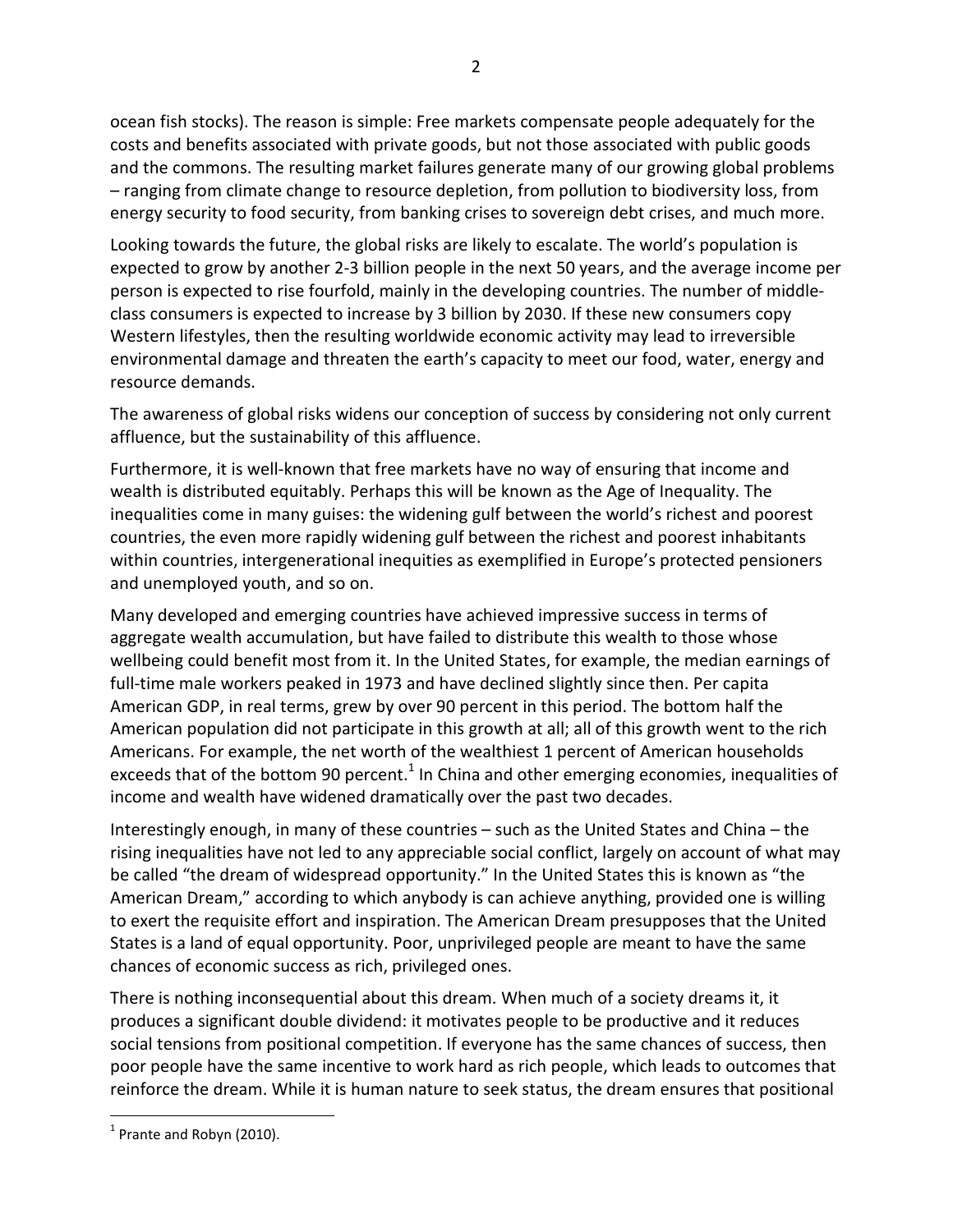goods generate little envy. You have little reason to be resentful of another person's success if you believe that you could achieve this success yourself. If pride from relatively high economic status is accompanied by little envy, then positional quest might even promote social welfare overall.

The usefulness of the American dream is beyond question. What is at issue, however, is whether Americans are entitled to dream it. Similar questions could be asked about the inhabitants of China, India, and other emerging countries.

American family income mobility has been declining for the past forty years.<sup>2</sup> There is by now a stronger association between the education of parents and their children's success – in income, labor market position, cognitive and educational test scores, mental health and measures of good childhood behavior – in the United States than in other European countries, including not only Denmark, Sweden and Finland, but also France, Germany, and Italy. By these measures of equal opportunity, the United States also performed worse than other Anglo-Saxon countries (Australia, Canada and the U.K.).<sup>3</sup> With complete equality of opportunity, only one fifth of the children of the poorest fifth of the population would remain in the poorest fifth. But whereas 75 percent of Danish children move up out of the poorest fifth, only 58 percent of American children do.<sup>4</sup> According to a recent study of lifetime inequality in the U.S., "differences in initial conditions account for more of the variation in lifetime earnings, lifetime wealth and lifetime utility than do differences in shocks received over the working lifetime."<sup>5</sup>

The American dream is not living up to reality. The impressive growth of aggregate U.S. income has bypassed those whose long-term welfare could have benefitted most from it and gone instead to those whose long-term welfare benefits least. In fact, reality is even more depressing: those who could have benefitted most have witnessed declines in their income and chances of economic and social improvement, for the sake of those who could extract the smallest welfare benefits. Unless we redefine success more inclusively, we will remain blind to these problems.

As noted, these issues are not confined to the United States. *We need to redefine prosperity more inclusively.* This is a challenge facing most countries, whether developed or developing. The main job of humanity is to help the poor meet most of their basic needs and to help the rest achieve happiness largely in other ways. Many countries have failed to heed this guideline and their public spaces are is ablaze with the resulting tensions and conflicts.

#### **The Happiness Approach**

Another approach assesses prosperity in terms of how happy people say they are. The evidence gathered over the past few decades shows that material prosperity has a diminishing payoff. This is a weak form of the Easterlin Paradox,<sup>6</sup> named after the American economist Richard Easterlin, who found that although people with relatively high incomes in a particular county at

 $2$  For example, Bradbury (2011, p.26).

<sup>&</sup>lt;sup>3</sup> Pew Charitable Trusts (2010).

<sup>4</sup> Jäntti, Bratsberg, Roed and Eriksson (2006).

 $<sup>5</sup>$  Huggett, Ventura and Yaron (2011).</sup>

 $6$  Easterlin (1974). The strong form of the hypothesis is that happiness ceases to increase with income beyond a particular level of affluence. This has been disputed by various authors (e.g. Stevenson and Wolfers (2008)). The weak form, described in the text above, is undisputed.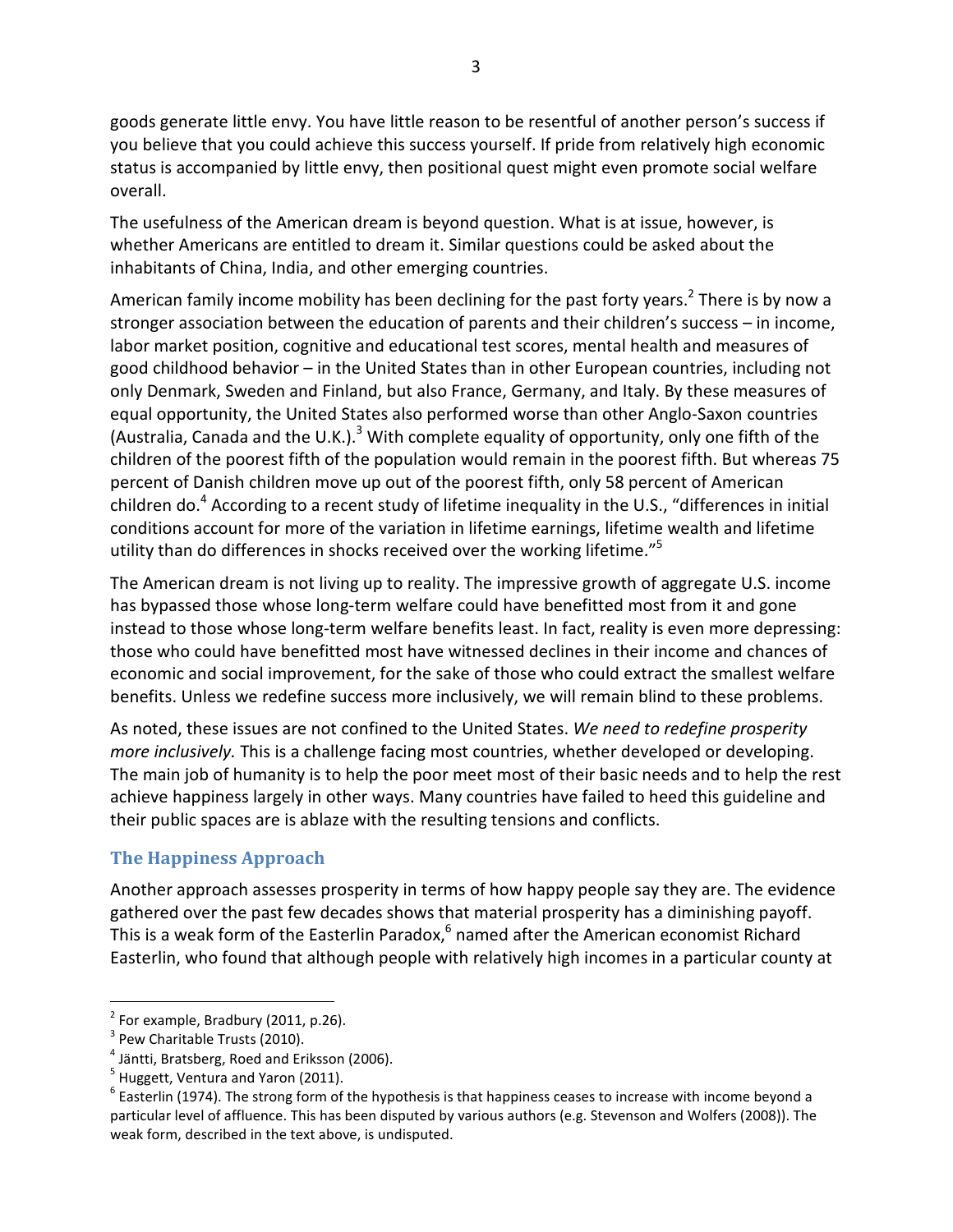a particular time report relatively high happiness, for the population as a whole, rising income through time is associated with less and less reported happiness.

The reason why a population-wide rise in income has diminishing returns on reported happiness is that people quickly become accustomed to their more affluent lifestyles. In relation to their new material aspirations, their newly accumulated wealth is no longer so thrilling. The reason why people with relatively higher incomes tend to be happier is that money buys status. But for all those who are made better off buy high status, there are others who are made worse off by low status. Thus, the quest for status has no clear-cut influence on social welfare overall.

So the pleasures of material accumulation are fleeting, continually eroded by the forces of habit and status-seeking. So, you may well ask, are these fleeting pleasures sufficient to justify the damage we do – the resource depletion, the environmental degradation, and the endless conflicts over material possessions? Why do we do this?

Based on the accumulated research of the past few decades, we can answer this question with some confidence. We persist in the pursuit of material wealth for the following reasons: (i) because we have acquired the habit of pursuing wealth and habits are difficult to break; (ii) because everyone around us is doing so as well and we have a deep-seated urge to follow others; and (iii) because we systematically overestimate the pleasure we will gain from material wealth. Buying expensive cars and designer clothing, for example, easily becomes a way of life for those who can afford it; it is an established way of gaining social standing; and it is virtually impossible to imagine how the thrill of the purchase will wear off, once we get used to our purchase and once our friends have made it as well.

The happiness approach to prosperity implies that we need to redefine success more inclusively, as discussed in many guises in this Symposium. If additional income produces less and less additional happiness, then raising the incomes of the poor becomes much more important than doing so for the rich.

The happiness approach also implies that we need to redefine success less positionally*.* As noted, goods demanded for status contribute little to the overall wellbeing of society.<sup>7</sup>

A final implication of the happiness approach is that prosperity should be redefined so as to make human cooperation more central in our daily pursuits. Nowadays we face myriads of problems because people do not cooperate sufficiently in the provision of public goods, the responsible use of common pool resources, and the support of the poor and disadvantaged. The happiness approach highlights the dangers of engaging in positional struggles. These make sense individually if we find ourselves in an environment in which status seeking activities play a socially salient role, but they may not contribute to our inclusive prosperity once all our social interactions have been taken into account. The happiness approach suggests that prosperity should be assessed not only individually but also socially. This implies that human cooperation must play a central role in generating inclusive prosperity. Unfortunately, the strict methodological individualism that governs mainstream economic analysis has blinded us to important channels that human cooperation and thereby limited the prosperity that we are able to achieve.

<sup>&</sup>lt;sup>7</sup> Frequently the losses from envy exceed the gains from pride, in which case positional goods diminish overall social welfare.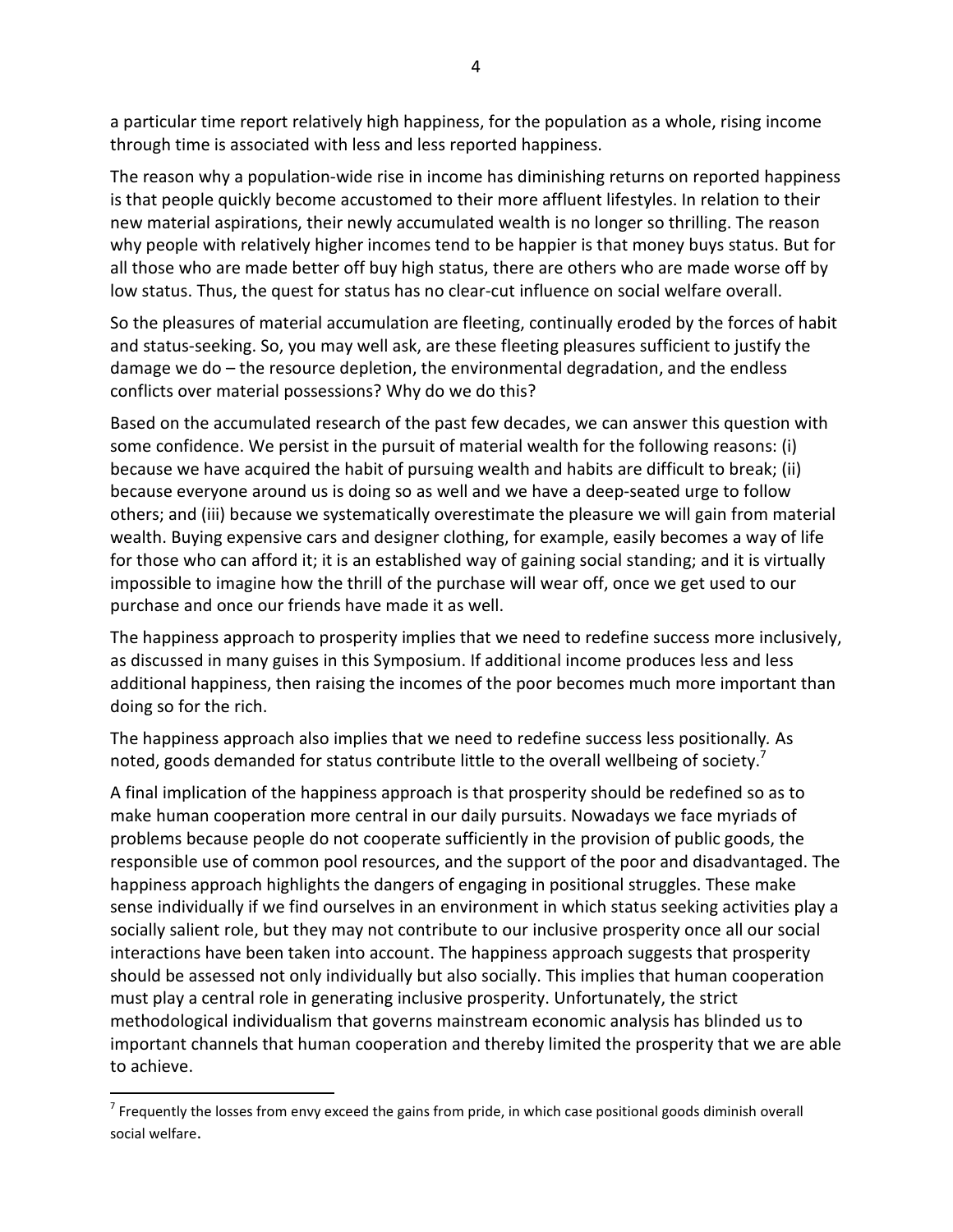### **The legacy of Economics**

Economists have done significant harm to public policy by defining economics as the study of how people use scarce resources to satisfy their unlimited desires. According to Lionel Robbins, economics is "the science that studies human behavior as a relationship between ends and scarce means which have alternative uses."<sup>8</sup> This conception of economics implies, first, that people's wants are exogenously given when they make their economic decisions, hard-wired in the brains and, second, that people's wants are necessarily unlimited.

From this perspective, it is impossible to redefine prosperity. After all, success lies in satisfying our desires and these desires are assumed to be given, outside our control. The satisfaction of these desires depends on how we use the resources at our disposal. Since our desires are unlimited, these resources are scarce. By satisfying our predetermined desires through economic markets, we respond to market prices, which mirror the resource cost of each good and service. Then our success in satisfying our desires is measurable in terms of the market value of the goods and services we use. We are, in short, locked into one definition of prosperity and one metric for measuring it.

However well-known insights from psychology and the neurosciences indicate that this conception of economics – resting on exogenously given and unlimited desires – is both misguided and harmful. It is misguided because our desires a demonstrably not exogenously given; on the contrary, they are profoundly influenced by our economic activities – working, consuming, saving, investing. When we choose to conduct these activities in a social setting that is individualistic, grasping, materialistic, competitive, and selfish, we stimulate our appetitive and competitive motivations. But when we choose to make our decisions in a more cooperative, supportive, kind and compassionate setting, we stimulate our caring motivations. Different motivations are associated with different desires. We have more choice over our desires than economists have led us to believe.

Moreover, these desires are not necessarily unlimited. Our essential material needs are limited.<sup>9</sup> There is only so much food that we can eat and only so much clothing that we can wear. What is potentially unlimited are our positional desires. The struggle to outdo the others is endless. For every winner, there is a loser whose positional desires have remained unsatisfied. But we have some choice over our positional desires as well. By choosing our social setting, we can get locked into battles for power and status, or live in mutually supportive communities of care.

Our struggles to outperform and outearn our colleagues and to outconsume our neighbors ignite our drives for status and domination, but pursuing these drives need not make us happy. The overstimulation of our acquisitive, competitive, threat-sensitive motivations is bad for our long-term mental and physical welfare. Chronic anxiety, apprehension, burn-out, depression and unquenchable greed are some common symptoms. Our mental and physical health requires a balance between our acquisitive, threat-avoidant and caring motivations. In the daily business of modern capitalism, the first two motivations tend to get overstimulated at the expense of the

 $<sup>8</sup>$  Robbins (1932, p.16).</sup>

 $9$  They are limited with respect to our current opportunities, though they may grow when our opportunities expand. For example, our needs to avoid serious illness expand with our technological opportunities.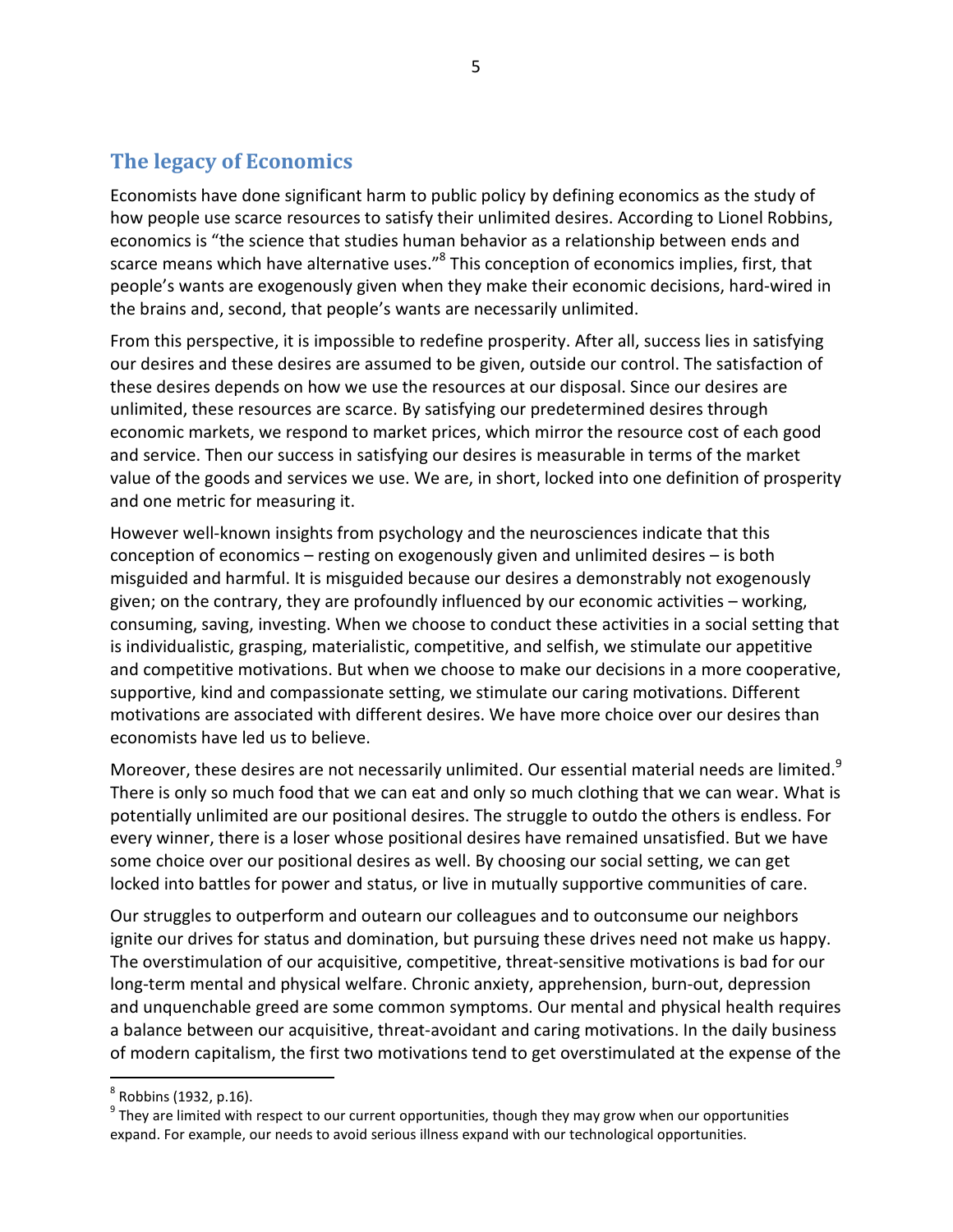third. There is nothing natural or inevitable about this. By defining prosperity less positionally, centered more strongly on human cooperation, we direct our lives towards more balanced, healthy states of being.

### **Avenues of Human Cooperation**

What are the fundamental avenues of cooperation among human beings? Going beyond the current balance all of traditional economics, we may identify six such avenues:

- First, there are what we will call *instrumental synergies*, by which we mean synergies that provide instruments whereby people can achieve their individual goals. The most commonplace of these are economic synergies arising from the division of labor in accordance with comparative advantage. Each of us produces what we are relatively good at and we then trade the resulting goods and services with one another to acquire the things we want. Furthermore, there are political synergies generated by institutions and rules that turn zero-sum games (situations in which one person can gain only at the expense of another) into positive-sum games (situations in which everyone can gain). For example, institutions such as the United Nations and World Trade Organization, and rules such as those set by the Nuclear Nonproliferation Treaty, enable nations to cooperate where otherwise they would pursue beggar-thy-neighbor strategies. Beyond that, there are social synergies generated by moral principles and social norms that also induce people to help one another to achieve individual wellbeing.
- Second, there is *direct reciprocity*. I help you if you help me. Conversely, I hurt you if you hurt me. The greater is the degree of direct reciprocity in our social groups, the more incentive each of us has to cooperate with one another. After all, benefiting another person becomes the means to achieve benefits myself. Furthermore, I am discouraged from hurting others, since I would thereby induce them to hurt me. Reciprocity reduces the opportunities to seek gains at your neighbor's expense and increases the opportunities to benefit by promoting the common good. Direct reciprocity works in groups that are sufficiently small to enable people to recognize each other and to remember past favors to repay them.
- Third, there is *reputation*. <sup>10</sup> When I help others, I gain a reputation for being helpful. This encourages others to seek my company and help me, in the expectation that I will continue to live up to my reputation. When I harm others, I gain a harmful reputation, which induces others to avoid me.

Reputation induces me to be cooperative since it gives me the means to secure the cooperation of others, far more than I have thus far cooperated with. Whereas direct reciprocity only works in small groups, the power of reputation can extend over large societies. To establish reputations, we require not only the faculties of recognition and memory, but also reliable communication networks, which come in diverse forms, from

 $10$  This is sometimes called "indirect reciprocity."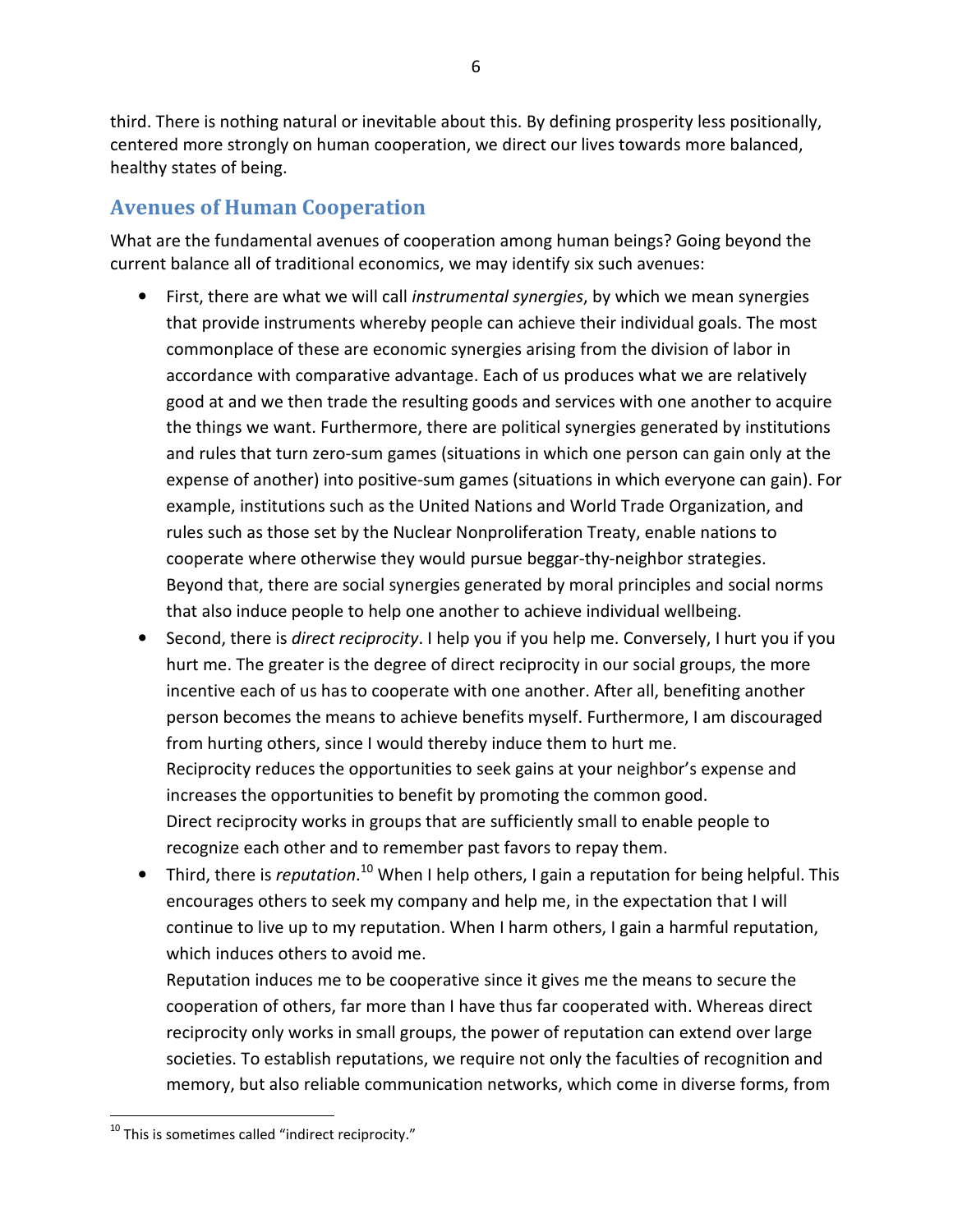credit rating agencies to informal gossip. Reputation also discourages me from being uncooperative, since it induces many other people to be uncooperative towards me.

- Fourth, there are *social norms of cooperation* that specify particular levels of support for members of one's social group. Following these norms commonly elicits rewards from other group members and violating the norms may elicit their punishment. The rewards and punishments may also be internal, generated by one's own sense of propriety and conscience.
- Fifth, cooperation may arise from the *repression of competition*. When members of a group have little opportunity to compete with one another, then they have little possibility of making gains at their neighbor's expense. In the absence of competition, one can make oneself better off primarily by pursuing the interests of the group. Relatively powerful individuals, or groups of such individuals, generally have a disproportionately large incentive to devote some of their resources to reduce conflict in the rest of the group.

There are many examples of this phenomenon in nature. In groups of pigtailed macaque monkeys, the dominant males have been observed to resolve disputes among lowerranking members. When these males are removed, conflicts break out in the rest of the colony.<sup>11</sup> In human societies, the laws of crime, property and contract – suitably enforced through the police and justice systems – create a level playing field that induces people to engage in voluntary exchange. Active labor market policies and welfare measures that improve the opportunities of the disadvantaged at the expense of the advantaged may, under the appropriate circumstances, also improve social cohesion, since the more productive members of society cannot promote their welfare at the expense of the disadvantaged ones.

• And finally, there is *care and compassion*. I cooperate with you because I benefit from your happiness and participate in your suffering. My wellbeing depends positively on your wellbeing. This is a psychological synergy whereby people achieve happiness for themselves by promoting the happiness of others.

Though this phenomenon of altruism is ignored in mainstream economic analysis, it is commonplace in biology, where altruism is shown to depend on genetic relatedness. Parents, for example, have a direct interest in the survival of their offspring. Altruism can be extended to non-kin through various psychological and social processes. Our circle of altruism – the size of the social group toward which we are motivated by care – can be extended through a variety of activities, including some social norms and religious practices, as well as education and training in compassion.

 $11$  Flack et al. (2005).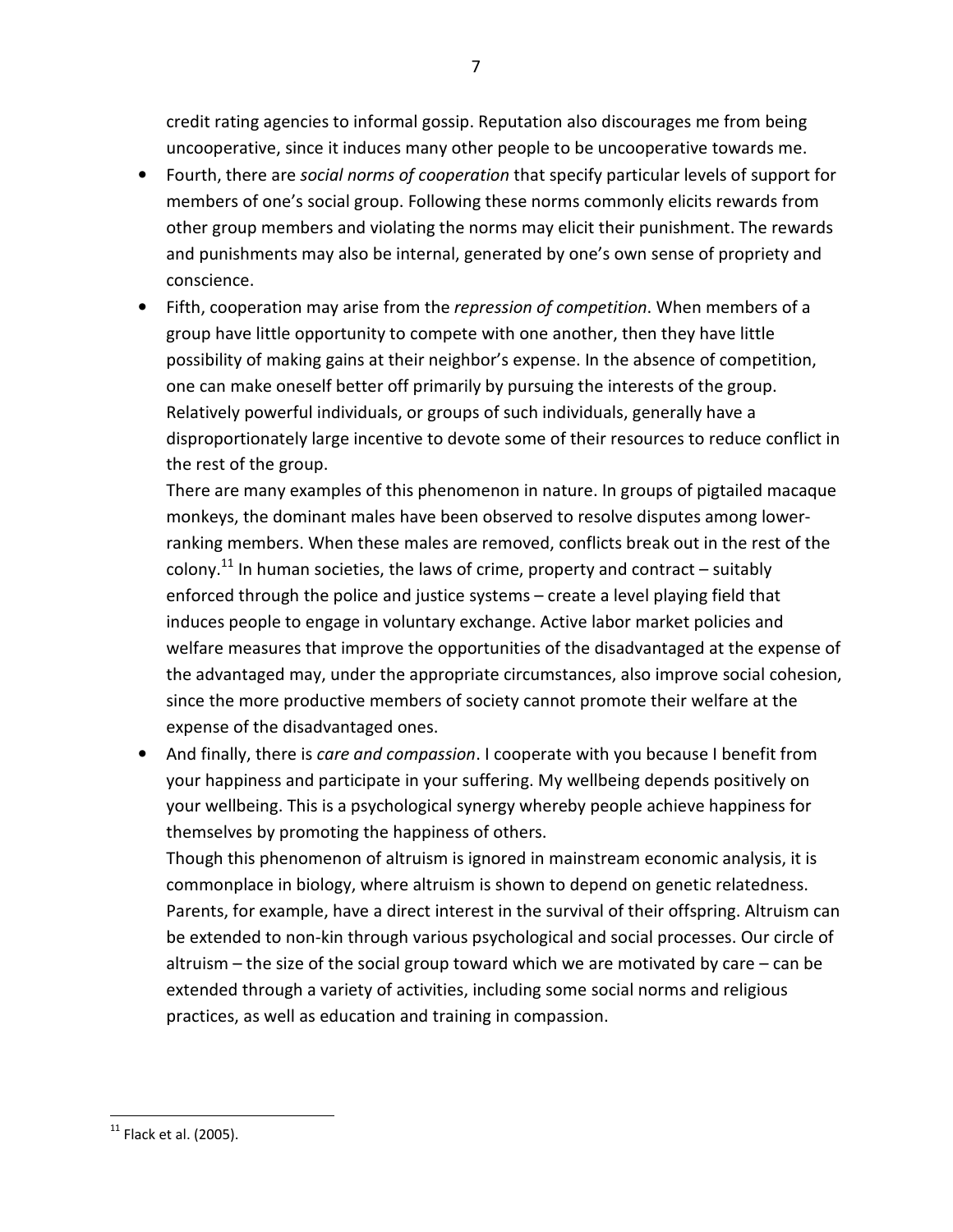These various avenues of cooperation are of course not mutually exclusive. They often operate together and are complementary with to another. For example, one tends to like altruistic people and one tends to be altruistic towards people one likes. This is a complementarity between care and reciprocity.

The main contribution of Caring Economics is to provide a framework of thought for understanding the channel of care and compassion.

## **The Contribution of Caring Economics**

An new research program on Caring Economics of the Institute for New Economic Thinking (INET) – founded on a cooperation between the Kiel Institute for the World Economy (under the guidance of Dennis J. Snower) and the Department of Social Neuroscience at the Max Planck Institute for Human Cognitive and Brain Sciences (under the guidance of Tania Singer) – addressed these challenges by integrating knowledge from social neurosciences and psychology focusing on the interdependence of human beings and their ability to empathize and care for each other.

The research project of Caring Economics is based on a novel motivation-based computational model of decision making. Drawing on a sorrow integration of scientific knowledge derived from diverse disciplines ranging from social and motivation psychology, social and cognitive neurosciences, neuro- as well as micro-economics, this new approach to cooperation and decision making is organized around the claim that humans are subject to multiple, discrete motivational systems, associated with different decision making patterns. Based on an extensive literature review integrating biological and psychological perspectives, seven relevant motivational systems – Consumption-/Resource-Seeking, Care, Affiliation, Power-Status, Achievement, Threat Avoidance and Threat Approach are proposed. Each of these motivational systems correspond to distinct behavioral tendencies that can be characterized as selfinterested, prosocial, conforming, competitive, defensive or aggressive, respectively. The model allows linking the different motivational systems to different aims (economic or non-economic) through the formulation of corresponding utility functions that in turn enable clear quantifiable predictions for behavior in psychological experiments in the context of specific game theoretical paradigms such as a common good game. Further, the activation of the different motivational systems depends partly on people's context and partly on the individual's appraisal of this context. In sum, the aim of the research program is to explore how new avenues of how psychological and neuroscientific knowledge about human motivation, emotion and social cognition can inform models of economic decision making in addressing global economic problems. In particular, the program seeks to generate a new generation of economic models that explore the opportunities for more cooperative, pro-social and sustainable economic behaviors.

The insights emerging from this research enable us to understand how our economic and social aspirations can become misaligned. It suggests that societies which focus primarily on the expansion and satisfaction of wants are ones where social prosperity may suffer. This is the sense of prosperity addressed by Barack Obama when he said, "I think all of us here today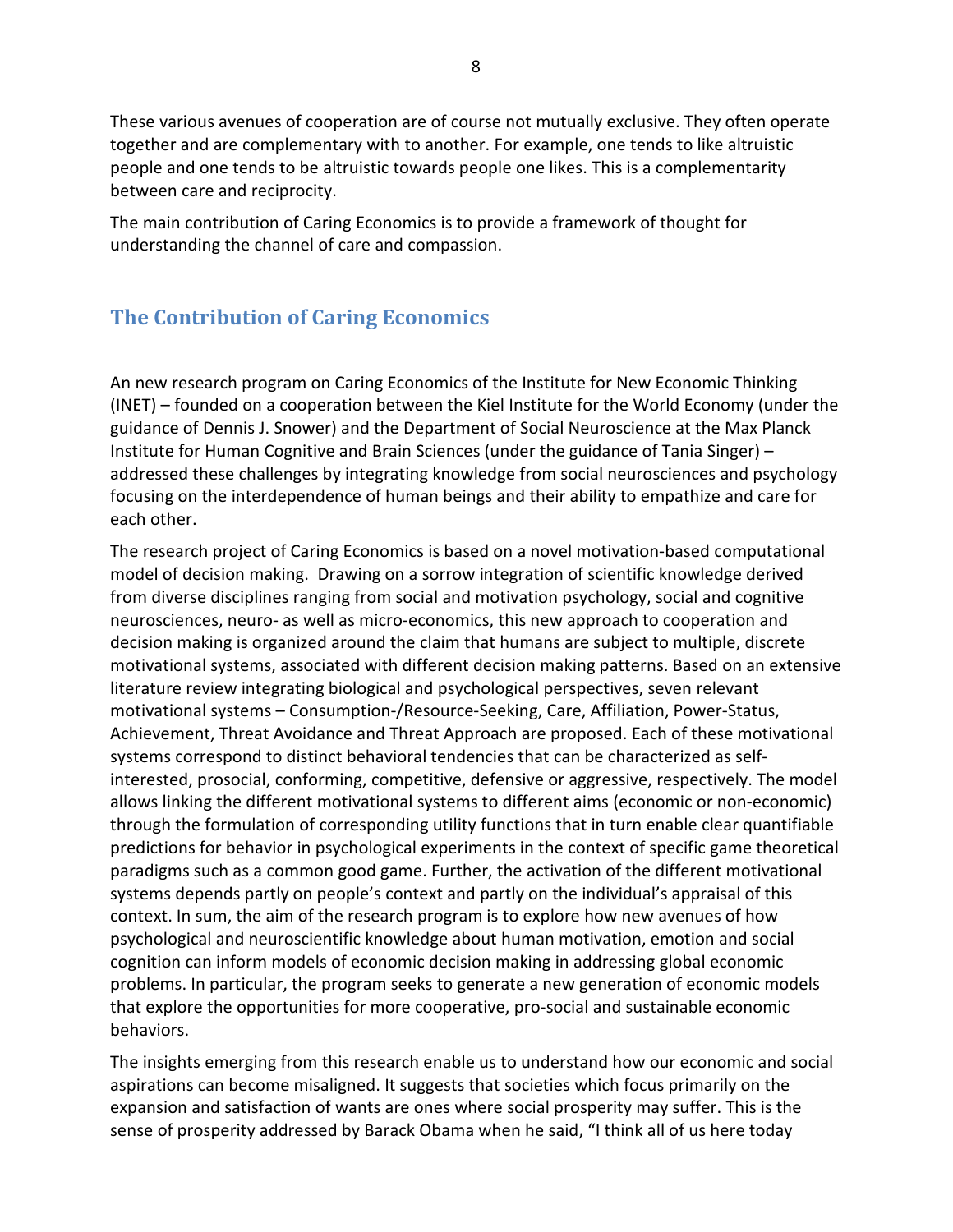would acknowledge that we've lost that sense of shared prosperity."<sup>12</sup> It is a sense of prosperity that connects us to our conceptions of the good life.

The policy implications of Caring Economics are profound. A large and rapidly growing body of evidence suggests that we automatically represent the mental and feeling states of others in our own brains and bodies and that we are thereby become affectively interconnected. But even more importantly, recent progresses in contemplative and social neurosciences have proven first evidence that our human brains are plastic and trainable not just in younger years but also later in life and not just in primary domains such as language, memory or motor actions but also in higher cognitive and social functions such as empathy, compassion, emotion regulation, attention, and cognitive perspective taking of others. These exiting findings suggest that similar to our capacity of training our body muscles through physical training, we can develop our brain and mind and by this shape our prosocial motivation and behavior. For example, some mental training studies focusing on compassion and altruism in healthy adult populations revealed that already after one week of intense training in these wholesome social emotions level of cooperation could be enhanced and this was accompanied with changes in brain functions and subjective well-being. Other studies focusing on cultivating mindfulness could show that 8 weeks of such secular mental training lead to a reduction in stress levels and an increase in other health parameters. The human brain is plastic and thus we have the potential to augment our social preferences and our cooperative motivations.

As plasticity is largest in childhood, there is a case for starting mental training already early on in schools, to assure forming an early and solid basis for secular ethics necessary to work towards a more caring society. As this mental training has also been shown to be efficient later in life, "mental gymnasiums" should also be introduced in firms and businesses, as well as in political and research institutions. Furthermore, social environments could be adapted through choice architecture and institutional design to foster cooperation and activate caring motivation.

People's potential for pro-social motivations has important implications for generating the human cooperation required to address global problems. Most global problems – such as climate change, over-fishing, financial crises, and extreme poverty and inequality – arise due to the existence of public goods, common-pool resources and poverty in the midst of plenty. Whereas mainstream economics focuses primarily on how policy makers can provide appropriate incentives and constraints for selfish, rational agents, Caring Economics involves stimulating cooperation through policies, institutions and norms that motivate the appropriate motivation systems and widening people's in-group identities in line with the global problems to be addressed.

As such, Caring Economics seeks to create incentives and institutions that will promote our motivations for altruism, compassion and loving-kindness and widen our circle of moral responsibility to include all living things. There are many ways of doing this, ranging from compassion training for school children to classes on emotional literacy, from conflict resolution workshops to reconciliation commissions, and from cross-cultural education programs to compulsory civic duty for school leavers. Policy incentives could be provided for literature, films and TV documentaries that promote empathy and understanding for stigmatized groups.

<sup>&</sup>lt;sup>12</sup> Speech at Cooper Union, New York, 27 March 2008.